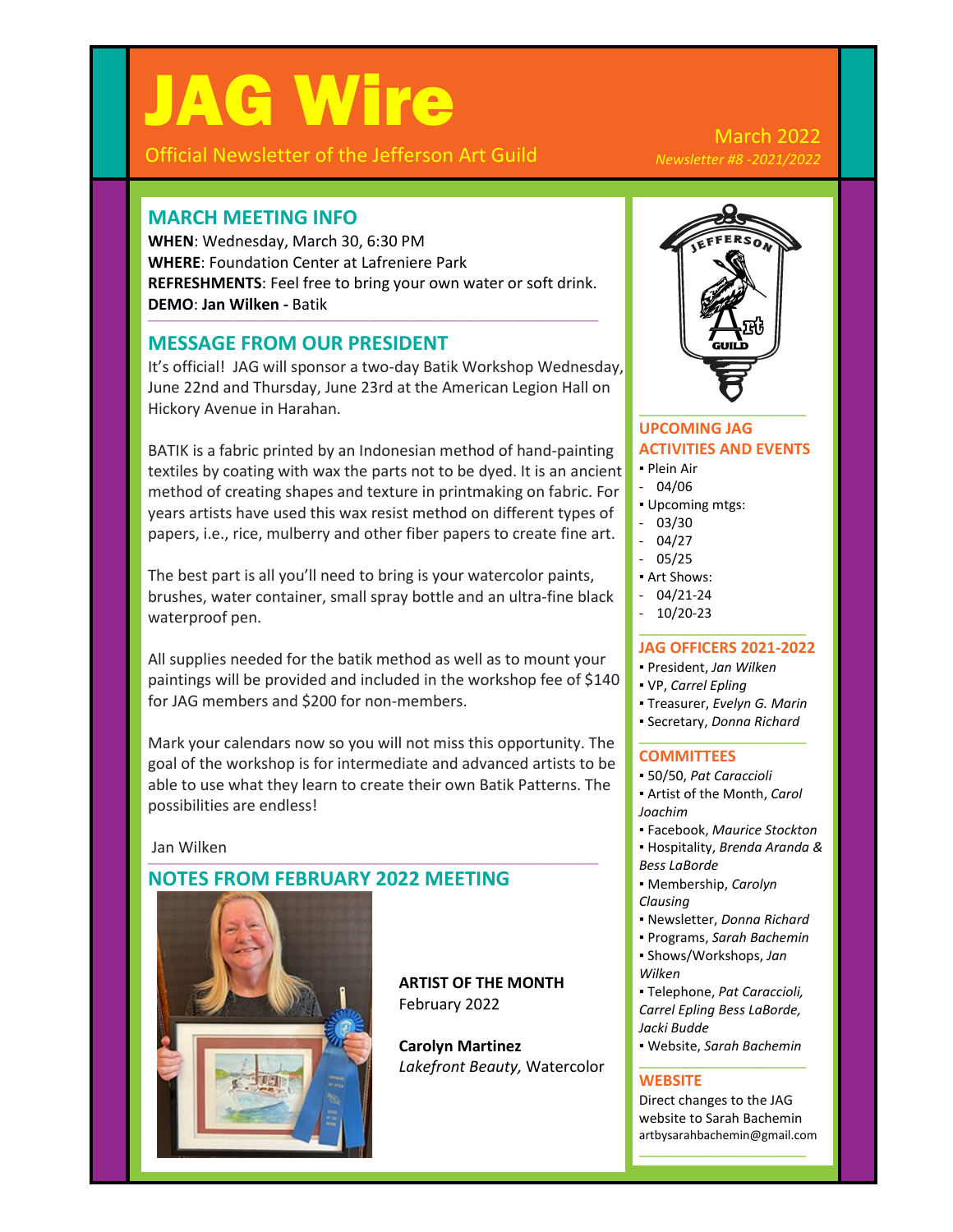

**FEBRUARY DEMO Sarah Bachemin**  How to measure and cut your own mat *< [Link to Photo Album in Facebook](https://www.facebook.com/media/set/?vanity=JeffersonArtGuild&set=a.4768428903266572) >*

#### **SYMPATHY & GET WELL CARDS**

Send news of illness or death to our Secretary, Donna Richard at [dcrichard21@gmail.com](mailto:dcrichard21@gmail.com)

#### **SUGGESTIONS FOR JAG WIRE**

Please submit news before the 2nd Monday of the month to [dcrichard21@gmail.com.](mailto:dcrichard21@gmail.com)

# **SPRING ART SHOW**

Our next show is scheduled for **April 21-24** at Lakeside Shopping Center's Atrium (Veteran's entrance). Sign-up, Inventory Sheets and sitting schedule will be available at the upcoming meeting.

**JUDGED SHOW -** This will be a Judged show with cash and ribbon awards. Members will hang entries to be judged on one of their 3W'x6H' screens. Your "judged" screen will be marked with a number to let the judge know what paintings by that artist are eligible for judging.

The following paintings can be displayed for sale, but are NOT eligible for judging.

- Artwork created in a workshop, classroom or under supervision of an art instructor may **NOT** be entered into competition; this is left to the discretion and honor of each artist.
- Paintings created more than four years ago are **NOT** eligible for judging.
- A painting that has previously won an award in a prior JAG show is **NOT** eligible for judging. (Artwork selected in JAG Artist of the Month competition **IS** eligible for judging.)

#### **SIGN UP AT OUR MARCH MEETING**

- **Cost**: \$25 for 2 screens, \$35 for 3 Screens, \$45 for 4 screens (4 screen max). Dues must be fully paid to participate in the show. If your dues for our current 2021/2022 Fiscal Year are not yet paid, you can add \$20 to cover dues when you pay for the show. Pay at our March meeting, or mail checks payable to "JAG" to our Treasurer, Evelyn Marin, 3408 James Dr., Metairie, LA 70003. Write in the comment area of the check "Art Show" (or "Art Show & Dues" if you are also including dues).
- All participants must register to sit with the exhibit in a specific timeslot.
- The Entry/Inventory Sheet must be completed, signed and turned in by April 21 during set-up.
- Prints can be sold while the artist is sitting, but must be displayed in a display rack next to the table where purchases are made.

Thanks to **Toni Tyndall** (Show Chair) and **Marie Weiler** (Show Co-Chair) for their work on this show. **\_\_\_\_\_\_\_\_\_\_\_\_\_\_\_\_\_\_\_\_\_\_\_\_\_\_\_\_\_\_\_\_\_\_\_\_\_\_\_\_\_\_\_\_\_\_\_\_\_\_\_\_\_\_\_\_\_\_\_\_\_\_\_\_\_\_\_\_\_\_\_\_\_\_\_\_\_\_\_\_\_\_\_\_\_\_\_\_\_\_\_\_\_\_\_\_\_\_\_\_\_\_\_\_\_\_\_\_\_\_\_\_\_\_\_\_\_\_\_\_\_\_\_\_\_\_\_\_\_\_\_\_\_\_\_\_\_\_\_\_\_\_\_\_\_\_\_\_\_**

# **VAN GOGH**

*Where is the most economical place to buy plexiglass?* Lowe's still cuts plexiglass. **Jan Wilken** sited \$21 compared to similar size for \$60 at a local hobby store. **\_\_\_\_\_\_\_\_\_\_\_\_\_\_\_\_\_\_\_\_\_\_\_\_\_\_\_\_\_\_\_\_\_\_\_\_\_\_\_\_\_\_\_\_\_\_\_\_\_\_\_\_\_\_\_\_\_\_\_\_\_\_\_\_\_\_\_\_\_\_\_\_\_\_\_\_\_\_\_\_\_\_\_\_\_\_\_\_\_\_\_\_\_\_\_\_\_\_\_\_\_\_\_\_\_\_\_\_\_\_\_\_\_\_\_\_\_\_\_\_\_\_\_\_\_\_\_\_\_\_\_\_\_\_\_\_\_\_\_\_\_\_\_\_\_\_\_\_\_**

**\_\_\_\_\_\_\_\_\_\_\_\_\_\_\_\_\_\_\_\_\_\_\_\_\_\_\_\_\_\_\_\_\_\_\_\_\_\_\_\_\_\_\_\_\_\_\_\_\_\_\_\_\_\_\_\_\_\_\_\_\_\_\_\_\_\_\_\_\_\_\_\_\_\_\_\_\_\_\_\_\_\_\_\_\_\_\_\_\_\_\_\_\_\_\_\_\_\_\_\_\_\_\_\_\_\_\_\_\_\_\_\_\_\_\_\_\_\_\_\_\_\_\_\_\_\_\_\_\_\_\_\_\_\_\_\_\_\_\_\_\_\_\_\_\_\_\_\_\_**

# **LAGNIAPPE**

Nefertari's Egypt exhibit at NOMA runs from March 18th - July 17<sup>th</sup>. <https://noma.org/exhibitions/queen-nefertaris-egypt/>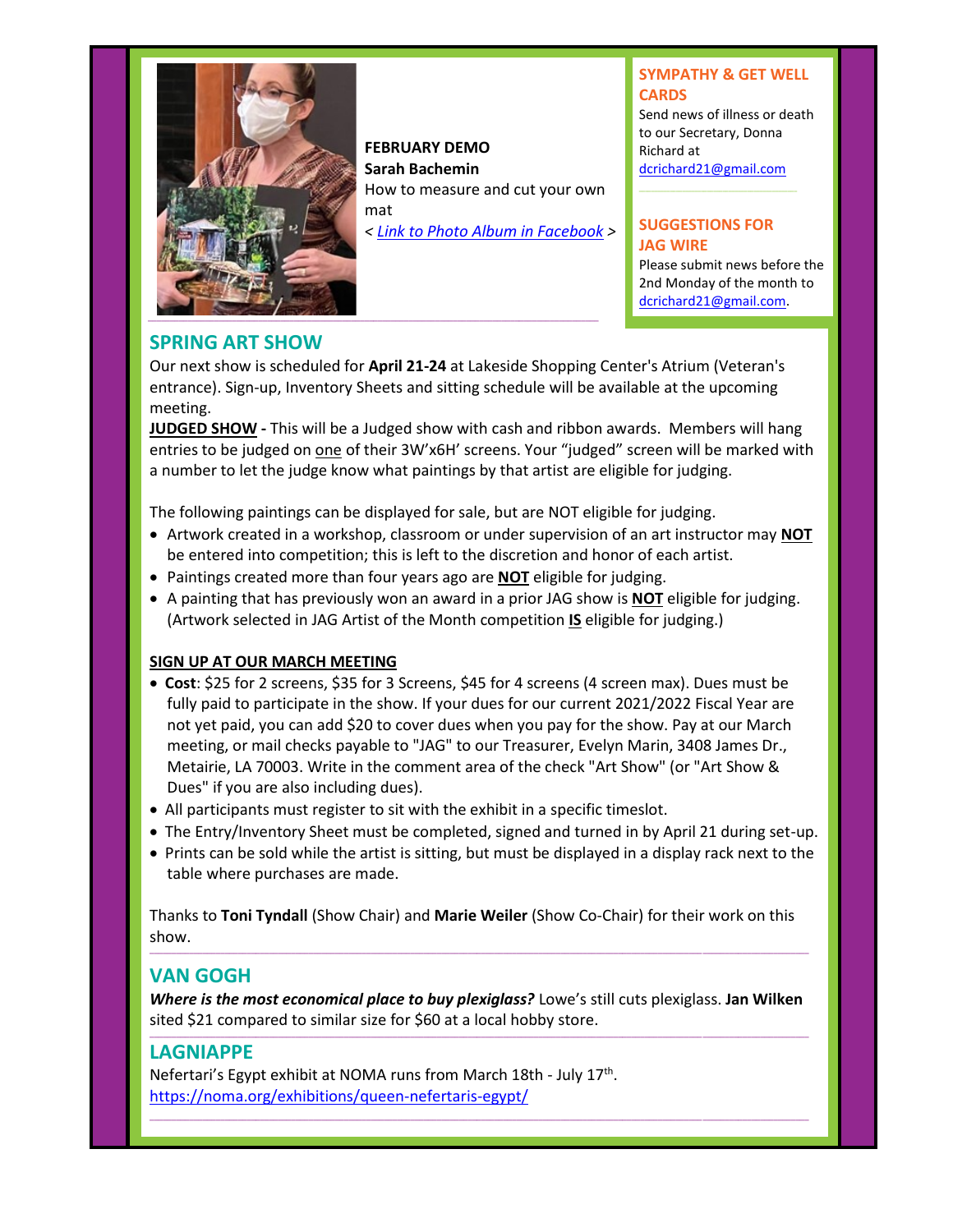**MONTHLY PLEIN AIR GET TOGETHER - March 2<sup>nd</sup> was a beautiful day to paint** outside. **Glenn Higgins** finally got to break in his new Plein Air Easel! Glenn uses a limited palette, one cool and one warm of primary colors, plus white: Cad Yellow Lemon, Cad Yellow Medium, Cad Red Light, Alizarin Crimson, Titanium White, Ultramarine Blue, Manganese Blue. He occasionally adds Phthalo Green; Phthalo Blue; Burnt Sienna.

**Our next outing is April. 6. Maurice** adds our Plein Air get togethers as events in JAG's Facebook space [<https://www.facebook.co](https://www.facebook.com/JeffersonArtGuild) [m/JeffersonArtGuild>](https://www.facebook.com/JeffersonArtGuild).

Mark yourself as "Going" or add a comment if you plan to attend so members can gauge interest.



 *Glenn Higgins Sarah and Keira Bachemin.*

## **BRAGGING RIGHTS**

• **Jan Wilken** received the most votes in our Feb. Artist of the month competition. **Sarah Bachemin** and **Carolyn Martinez** tied for 2nd, **Glenn Higgins** was 3rd in JAG's February Artist of the month competition. Because Jan and Sarah have already been our featured artists, Carolyn is our featured artist for February.

**\_\_\_\_\_\_\_\_\_\_\_\_\_\_\_\_\_\_\_\_\_\_\_\_\_\_\_\_\_\_\_\_\_\_\_\_\_\_\_\_\_\_\_\_\_\_\_\_\_\_\_\_\_\_\_\_\_\_\_\_\_\_\_\_\_\_\_\_\_\_\_\_\_\_\_\_\_\_\_\_\_\_\_\_\_\_\_\_\_\_\_\_\_\_\_\_\_\_\_\_\_\_\_\_\_\_\_\_\_\_\_\_\_\_\_\_\_\_\_\_\_\_\_\_\_\_\_\_\_\_\_\_\_\_\_\_\_\_\_\_\_\_\_\_\_\_\_\_\_**

- **Carolyn Martinez** sold a painting she painted 30 years ago.
- Metairie Art Guild had an art show 2 weeks ago: **Donna Arbelle** sold 9 paintings; Joan Longo sold 1; **Sarah Bachemin** sold 2 and won the best Valentine painting.
- **Toni Tyndall** is displaying her artwork at Bluebonnet Library for one month.
- **Carolyn Clausing** fixed a painting using soft pastels and got 2nd place in St. Charles Art Guild's monthly meeting.
- JAG Members who placed in other competitions this month:
	- [Metairie Art Guild'](http://www.metairieartguild.com/index.html)s March Artists of the Month 1<sup>st</sup>: Toni Tyndall, 2<sup>nd</sup>: Terry Marks, 3rd: **Sarah Bachemin**
	- [New Orleans Art Association](https://www.noartassoc.org/) March Artists of the Month 1<sup>st</sup>: Cynthia Duck, 2<sup>nd</sup>: Donna **Richard**, tied for 3rd: **Jan Wilken**

**\_\_\_\_\_\_\_\_\_\_\_\_\_\_\_\_\_\_\_\_\_\_\_\_\_\_\_\_\_\_\_\_\_\_\_\_\_\_\_\_\_\_\_\_\_\_\_\_\_\_\_\_\_\_\_\_\_\_\_\_\_\_\_\_\_\_\_\_\_\_\_\_\_\_\_\_\_\_\_\_\_\_\_\_\_\_\_\_\_\_\_\_\_\_\_\_\_\_\_\_\_\_\_\_\_\_\_\_\_\_\_\_\_\_\_\_\_\_\_\_\_\_\_\_\_\_\_\_\_\_\_\_\_\_\_\_\_\_\_\_\_\_\_\_\_\_\_\_\_**

**• [St. Charles Art Guild's](http://www.stcharlesartguild.com/) March Artists of the Month - 3rd: Carolyn Clausing** 

#### **CONTINUING EDUCATION**

- Our Programs Committee Chair, **Sarah Bachemin**, asks: What topics or what artists would you like to see in our monthly demos? Which of our members are interested in giving a demo? Look in your email for the online survey Sarah sent on March 12.
- **Carol Joachim** and **Jan Wilken** met with Jefferson Parish's Parks and Recreation (JPPR) department and will be providing art classes soon. Expect Carol to provide 4-6 week acrylic classes, and Jan is offering six 1-Day Batik Watercolor Workshops. Jan's Workshops are already listed through Jefferson Parish Adult Education Art Program. If you are interested in Jan's Batik Watercolor Workshops, you can register online at JPRD.ORG.



• Registration is now open for **Annie Strack's** June 22nd – July 1st plein air painting workshop in Brittany, France, co-hosted by Sennelier.

**\_\_\_\_\_\_\_\_\_\_\_\_\_\_\_\_\_\_\_\_\_\_\_\_\_\_\_\_\_\_\_\_\_\_\_\_\_\_\_\_\_\_\_\_\_\_\_\_\_\_\_\_\_\_\_\_\_\_\_\_\_\_\_\_\_\_\_\_\_\_\_\_\_\_\_\_\_\_\_\_\_\_\_\_\_\_\_\_\_\_\_\_\_\_\_\_\_\_\_\_\_\_\_\_\_\_\_\_\_\_\_\_\_\_\_\_\_\_\_\_\_\_\_\_\_\_\_\_\_\_\_\_\_\_\_\_\_\_\_\_\_\_\_\_\_\_\_\_\_**

<<http://www.provence-art-experience.com/2022-workshops/> >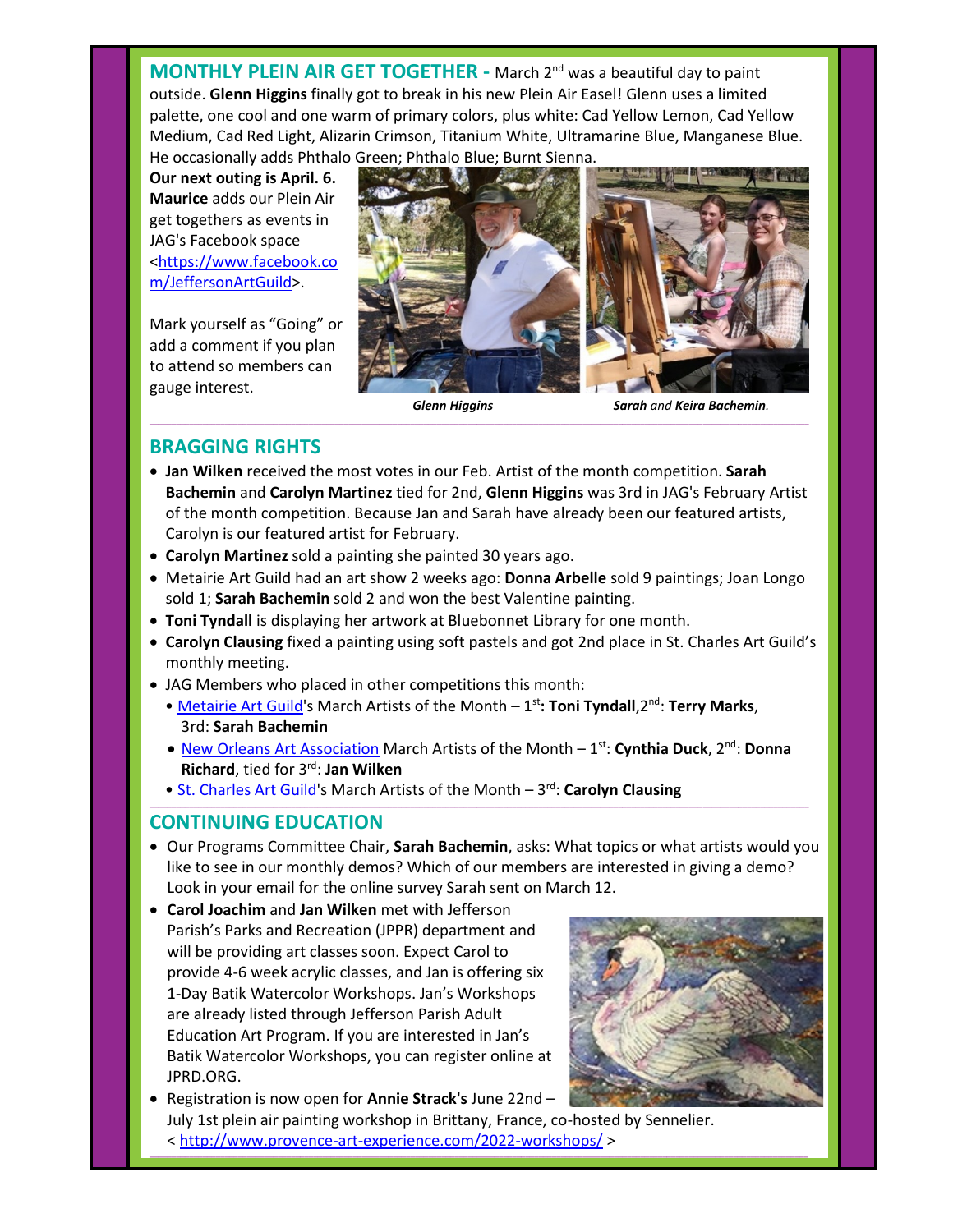**TIPS & TRICKS** *(If you have a tip or trick to share, email Donna at [dcrichard21@gmail.com\)](mailto:dcrichard21@gmail.com)* As the weather warms up, it is a great time for outdoor painting. *Outdoor Painter.com* has some interesting articles on plein air painting:

- Plein Air Painting for Beginners: [https://www.outdoorpainter.com/plein-air-painting-for](https://www.outdoorpainter.com/plein-air-painting-for-beginners/)[beginners/](https://www.outdoorpainter.com/plein-air-painting-for-beginners/)
- The palette of 10 plein air artists: <https://www.outdoorpainter.com/color-palette-plein-air/>
- Debra Huse an award-winning oil painter and her plein air, impressionistic paintings of boats, beaches, and water:

<https://www.outdoorpainter.com/painting-impressionism-boats-beaches-water/>

• Plein Air Painting and Personal Safety <https://www.outdoorpainter.com/plein-air-painting-and-personal-safety/>

JAG meets on the last Wednesday of each month at 6:30 PM. Refer to the website for meeting location.

Jefferson Art Guild [ [Website](http://www.jeffersonartguild.com/home) | [Facebook](https://www.facebook.com/JeffersonArtGuild/?fref=ts) | email: jeffersonartguild@yahoo.com ] P.O. Box 7083, Metairie, LA 70010-7083